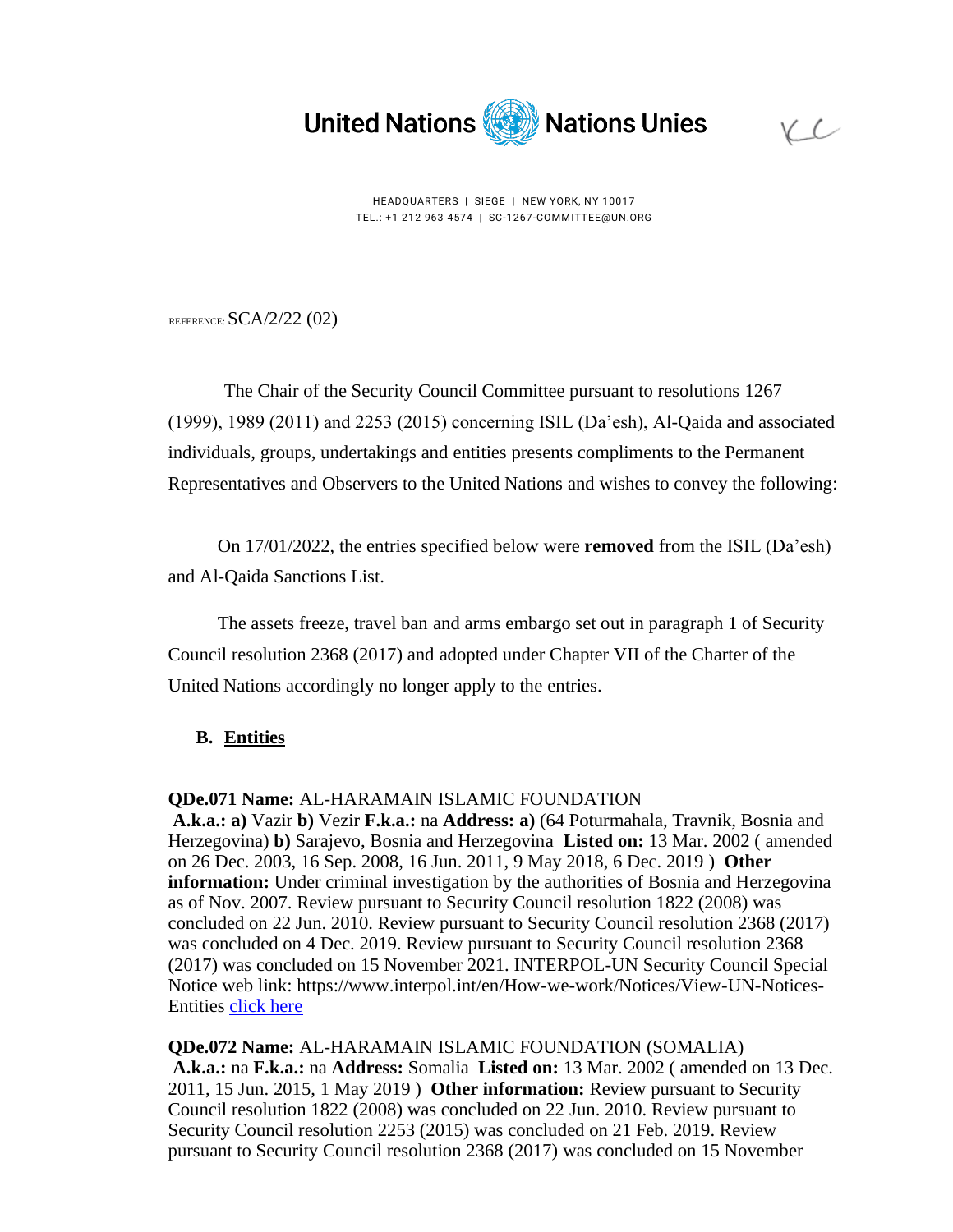2021. INTERPOL-UN Security Council Special Notice web link: https://www.interpol.int/en/How-we-work/Notices/View-UN-Notices-Entities [click here](https://www.interpol.int/en/How-we-work/Notices/View-UN-Notices-Entities)

## **QDe.103 Name:** AL-HARAMAIN FOUNDATION (INDONESIA)

**A.k.a.:** Yayasan Al-Manahil-Indonesia **F.k.a.:** na **Address:** (Jalan Laut Sulawesi Blok DII/4, Kavling Angkatan Laut Duren Sawit, Jakarta Timur 13440 Indonesia (at time of listing); Tel.: 021-86611265 and 021-86611266; Fax.: 021-8620174) **Listed on:** 26 Jan. 2004 ( amended on 21 Mar. 2012, 1 May 2019 ) **Other information:** Review pursuant to Security Council resolution 1822 (2008) was concluded on 22 Jun. 2010. Review pursuant to Security Council resolution 2253 (2015) was concluded on 21 Feb. 2019. Review pursuant to Security Council resolution 2368 (2017) was concluded on 15 November 2021. INTERPOL-UN Security Council Special Notice web link: https://www.interpol.int/en/How-we-work/Notices/View-UN-Notices-Entities [click here](https://www.interpol.int/en/How-we-work/Notices/View-UN-Notices-Entities)

The names of individuals and entities removed from the ISIL (Da'esh) and Al-Qaida Sanctions List pursuant to a decision by the Committee may be found in the "Press Releases" section on the Committee's website:

<https://www.un.org/securitycouncil/sanctions/1267/press-releases>

To obtain a fully updated version of the List, Member States are encouraged to consult, on a regular basis, the Committee's website at the following URL: [https://www.un.org/securitycouncil/sanctions/1267/aq\\_sanctions\\_list](https://www.un.org/securitycouncil/sanctions/1267/aq_sanctions_list). The Sanctions List is available in HTML, PDF and XML format and is updated regularly on the basis of relevant information provided by Member States and international and regional organizations.

The United Nations Security Council Consolidated List is also updated following all changes made to the ISIL (Da'esh) and Al-Qaida Sanctions List. An updated version of the Consolidated List is accessible via the following URL:

[https://www.un.org/securitycouncil/content/un-sc-consolidated-list.](https://www.un.org/securitycouncil/content/un-sc-consolidated-list)

In accordance with paragraph 19 of resolution 1526 (2004), the Secretariat automatically conveys updates of the ISIL (Da'esh) and Al-Qaida Sanctions List to States, regional and sub-regional organizations by e-mail shortly following the postings of such updates on the Committee's website. Member States are invited to submit any updated or new information for this purpose to the Secretariat by e-mail to: